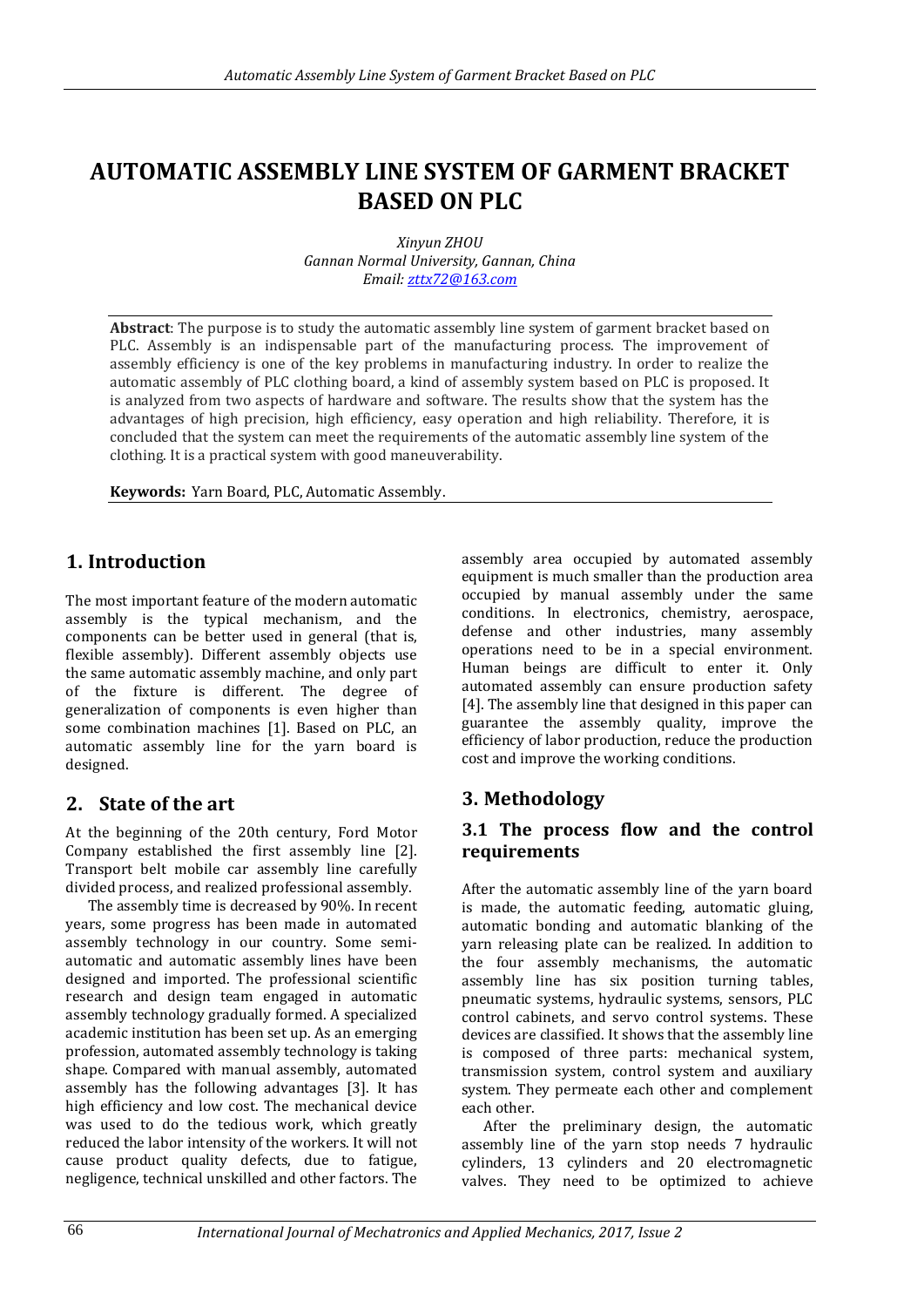coordinated design. The hydraulic system is composed of an oil pump, an electric motor, hydraulic cylinders, a traveling switch, 7 two position four - way electromagnetic valves and an indicator lamp. The pneumatic system consists of 13 cylinders, stroke switches, 13 electromagnetic air valves and indicator lights. When the button switch or trip switch sends the signal back to the PLC input terminal, and after the PLC processing, the action control signal is sent to drive the on-off of the solenoid valve coil. The movement direction of hydraulic oil causes the hydraulic cylinder piston to act accordingly.

The mechanical system is the main part of the yarn blocking plate automatic assembly line part, including the glue machine 1, glue machine 2, porcelain bonding machine 1, porcelain bonding machine 2, positioning mechanism and clamp mechanism. And they are fixed on and around a 6 position rotary table. The gluing mechanism and the porcelain adhering mechanism depend on the left and right movement of the hydraulic cylinder and the piston of the air pressure cylinder to make the assembly mechanism move, such as the lifting of the porcelain head and the advancing and retreating of the gluing motor.

The positioning mechanism is a positioning pin controlled by an air pressure cylinder. And when each turning station is moved to a work station, the positioning pin moves forward to the hole on the accompanying clamp and blocks the turning table, so as to prevent the turning of the turning table in the assembly process. The clamping mechanism is six accompanying elastic clamps which are uniformly fixed on the rotary table, they are released in the process of feeding and blanking, and the gluing and sticking process is the clamping state.

## **3.2 The hardware design of PLC**

The hardware design of PLC system means that the controller, actuator, sensor, power unit and mechanical device are selected or manufactured to meet the requirement of process. In addition to the high performance of individual components, it emphasizes the coordination and coordination between the five parts of the controller, actuators, sensors, power units, and mechanical devices. The structure of the PLC hardware system is shown in Figure 1.



*Fig. 1 The structure of PLC hardware system*

According to the composition of the automatic assembly line structure and process requirements, the design is divided into the following aspects. The automatic assembly line control system is based on the programmable controller (PLC), receives the control commands from the host computer, and sends signals to the execution devices. The feedback signal from the whole system is mainly the signal sent by the system body to the limit position, that is, the signal sent by the limit position switch in the forward and reverse direction.

The operation panel includes all the control

requirements for the automatic assembly line of the baffle plate. They are power switch, emergency stop button, working mode switching, glue, clay, feeding, cutting, cylinder front and rear, upper and lower movement buttons, lights and so on. Servo motor, oil pump motor and glue coating motor are important parts of the automatic assembly line. They respectively control the movement of the turret, the relative feeding motion of the hydraulic cylinder and the pneumatic cylinder, and the rotation movement of the gluing head. For example, the PLC sends a signal to the servo motor that controls the turret,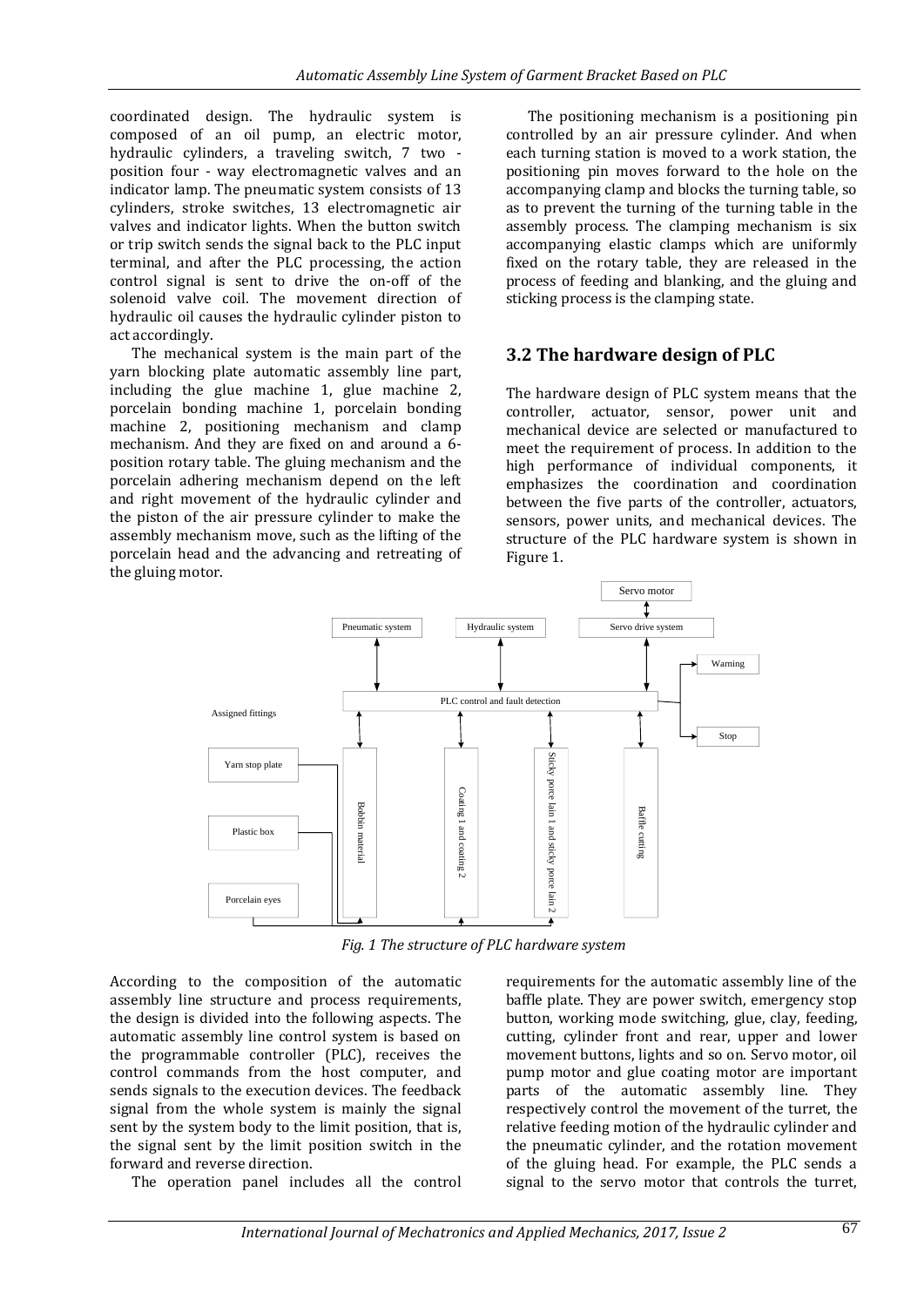and receives feedback from the motor via a servo drive system.

The pressure control loop operation of pneumatic system is shown as follows: the gas source generates the compressed air. After triad processing, by twoposition four-way valve and a one-way throttle valve, it enters the feeding cylinder, the positioning cylinder, the coated rotary cylinder 1, the coated rotary cylinder 2, the coated mobile cylinder 1, the coated mobile cylinder 2, the adhesive porcelain cylinder 1, the porcelain cylinder 1, the porcelain cylinder 2, blanking head cylinder, blanking moving cylinder, and blanking stirring cylinder.

In industrial control, the commonly used control systems are numerical control (NC) systems, industrial computers, single-chip microcomputer and PLC. The NC system, with the computer as the core, has a fairly comprehensive function. It can carry out a lot of precision machining operations, and the control program is relatively complex. It is suitable for the production and manufacturing process with quite high requirements on the manufacture precision and that cannot be completed artificially, whose price cost is also high. Industrial personal computer (IPC), as the name suggests, is a control system used in industrial environments. It also takes the computer as the core, with more powerful functions and friendly man-machine interface, which can make use of the advanced programming language. However, its antiinterference ability needs to be strengthened, and in some extremely harsh production environments, its stability and reliability is not satisfactory. As a result, it can only be used in a good production environment.

The single-chip microcomputer (SCM), compared with the first two kinds, has much smaller volume. Its power consumption is naturally much less, and the area occupied is much less.

Similarly, due to the size restrictions, its function is comparatively the weakest. In consequence, it can only use the assembly language for programming, the readability is poor, and the development cycle is long. PLC has the characteristics of easy to learn, strong function, high cost performance, and complete hardware. It is convenient for users to use, which has the advantages of strong adaptability, high reliability, strong anti-interference ability, short design cycle of the system, less installation and debugging work, small volume, low energy consumption and so on. Compared with various systems realizing the sequence control which is currently used in the industrial process, it has obvious advantages. Therefore, with comprehensive consideration, the PLC is selected as the control system of the assembly line of the garment bracket.

#### **3.3.The software design of PLC**

PLC is a control device that performs logic functions. CPU is used to complete the logic operation, and the memory is used to save these completed operations [5]. PLC equivalent circuit can be divided into the following three parts: input part, the internal control circuit and the output part. The structure of the PLC is shown in Figure 2.



*Fig. 2. The structure of the PLC*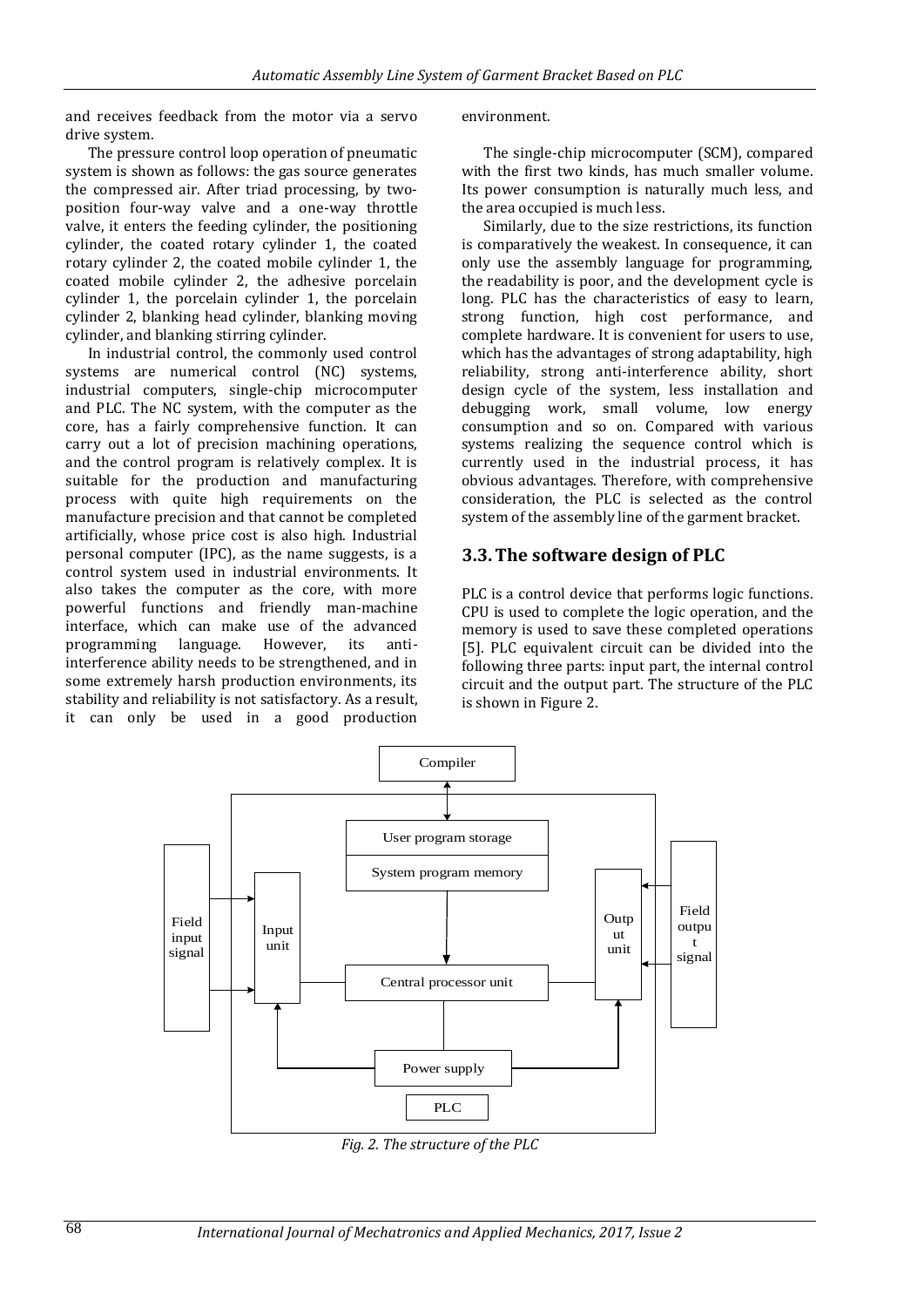PLC takes the cycle of scanning work. The cycle scan can be roughly divided into four sessions: self-diagnosis, the implementation of user programs, I / 0 refresh, peripheral port services. Before each scan begins, the CPU performs a reset watchdog timer, a hardware check, and a user memory check.

If there is an abnormality, the PLC will light up the fault indicator. In addition, it can judge and show the nature of the fault. The time of selfdiagnosis is generally fixed, and there are differences between different PLC. In a certain order, CPU scans and runs user programs.

The selection of PLC is mainly to meet the functional requirements, and it is more reliable, convenient maintenance and cost-effective. In addition to the basic functions of the general PLC, the selected PLC should meet the following requirements. First of all, the turntable is to rely on servo drive to control the walk and positioning. Therefore, PLC must have the pulse output function. Second, as the core components of motion control, PLC can communicate with the host computer. Therefore, PLC must have the ability to communicate with the computer function. At present, the hardware structure of PLC is mainly divided into two kinds: integral type and modular type. In a better working environment, such as a more fixed environment, priority should be given to the use of integrated PLC. In contrast, modules should be considered priority when the working environment is poor. The working environment of the automatic assembly line of the yarn stop is good, so the integral PLC is selected. PLC has three I/0 types: switching, analog, and special functions. The main switches are stroke switch, button, start stop and indicator light. Analog signals refer to continuous signals such as temperature and current. Special signals refer to signals such as positioning and fast input. In the automatic assembly line of the yarn stop, the type of I/0 is mainly the switching value. I/0 points: PLC input and output points in the selection of PLC is a very important indicator. The first principle of selection is to determine the number of I/0 points required to complete the project. Then, under the premise of satisfying the conditions, the PLC with low price and good reliability is selected.

According to the point number classification, PLC input and output points can be divided into three categories. The points below 128 are small PLC. The points between 128-512 are mediumsized PLC. The points above 512 are large PLC.

After calculation, it is concluded that the automatic assembly line of the bezel is about 57, the output point is 41, and the total I/0 points is 98. Taking into account the 20% of the points margin, the total number of points less than 128 were selected. Therefore, the small PLC is

selected. In accordance with the region, PLC manufacturers have three major factions, that is, the United States PLC, the European PLC, and Japan's PLC. PLC manufacturers in the United States and Europe are mainly good at manufacturing large and medium-sized PLC. However, in the small PLC research and production, Japan has a good reputation. In summary, Omron's small, high-performance PLCCP1H-X40DT-D is selected. It has 24 input points and 16 output points. It can select the relay output or transistor output. There are 7 extension units.

The maximum switching amount is 320 points, and the maximum analog quantity is 37. The PLC communicates with the host computer by using the USB port. Ladder diagram with the structure of the function block Text language programming is used. There are two serial communication ports (RS-232C or RS-422A / 485 option board to choose from), which can be easily achieved with the man-machine interface between the connection.

## **3.4 PLC program flow**

The automatic assembly line PLC program is written in CX-Program. The CX-Program is a ladder programming software developed by Omron for C Series PLCs. In the Windows system, the ladder diagram of the programming, monitoring and control functions can be achieved, especially good at the preparation of large programs [6]. Here, the ladder method and the sequential control design method are mainly used to write the program. In CX-Programme, a new project is created first, and then the PLC program is started. The PLC program includes manual programs and automatic programs. The manual procedures are mainly used in the installation, debugging and maintenance of equipment. and each part of the function needs to press the corresponding button manually. An automatic program is a program when it is working. It realizes the continuous movement of the whole assembly process by controlling the main program and calling subprogram of each assembly station. The subroutine mainly has feeding subroutine, GI, glue subroutine, G2 and G3, stick porcelain subroutine G4 and G5, blanking subroutine G6.

# **4 Result analysis and discussion**

#### **4.1 Laboratory debugging and site commissioning**

The simulation debugging is to use the auxiliary relay instead of the input relay (that is, imitate the external input relay action) to debug the program.

The simulation and debugging of the on-off control system is very convenient, which can be used to simulate the actual input signal by switching on and off. By observing the output of the LEDs showing the status of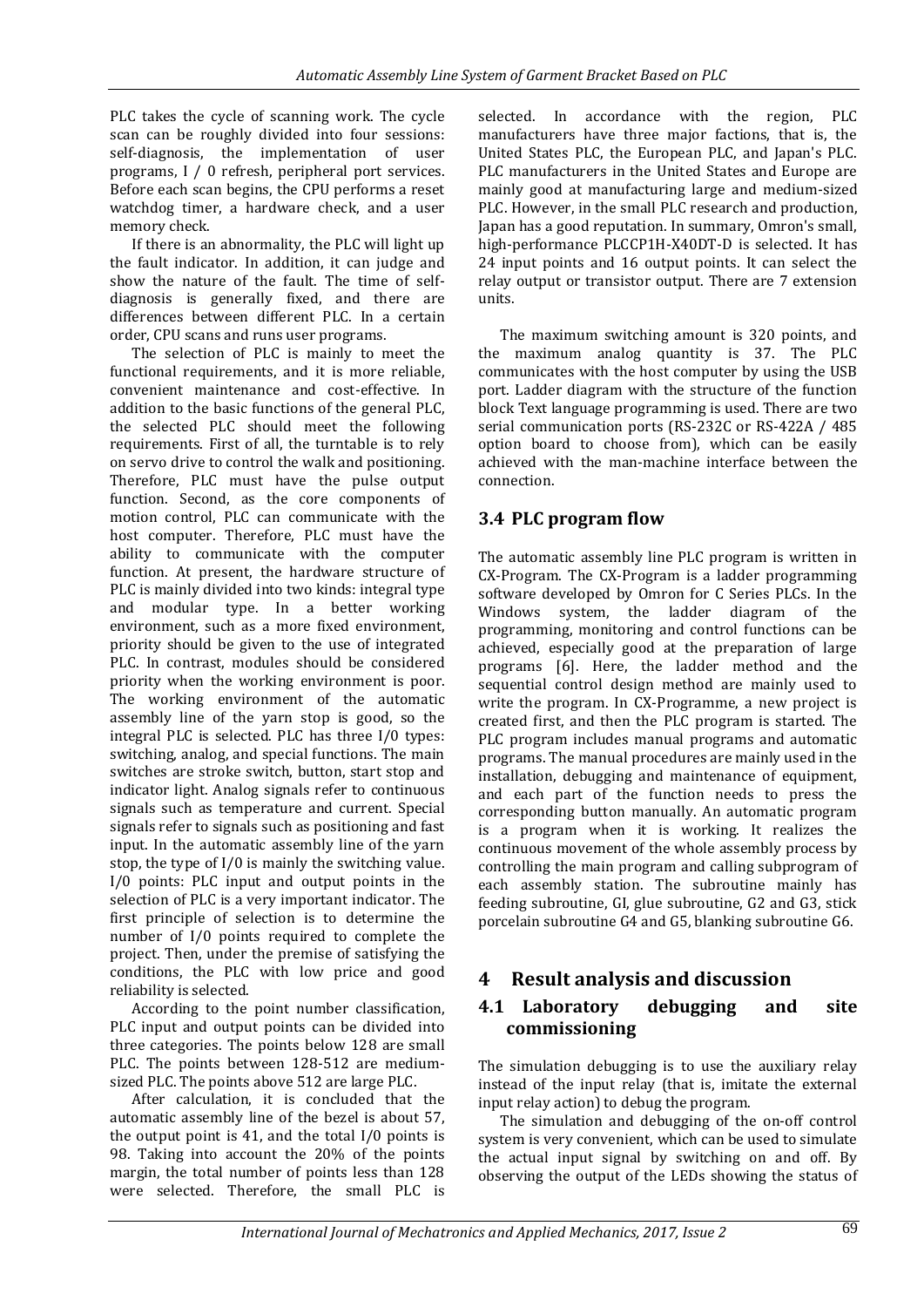the relay, the simulation of the ladder diagram's implementation is understood. By taking advantage of the power of the PLC, the switch contacts in the program are used to make the program run.

After the program simulation, the hardware and software are tested on the equipment to observe the assembly line. The manual mode should be used preferentially when debugging. If each module is functioning properly, the automatic mode operation is adopted.

#### **4.2 Result**

The work environment of the automatic assembly line is very good. The automatic assembly line of the baffle plate is about to enter 57 points, the output point is 41, and the total I / 0 points is 98. Taking into account the 20% of the remaining points, and the total number of points must be less than 128, Omron's small high-performance PLCCP1H-X40DT-D was the final selection. A set of automatic feeding, automatic gluing, automatic bonding and automatic blanking assembly system based on PLC has been designed.

The assembly function of the yarn stop plate is introduced, and the assembly system of the automatic assembly line is designed on the whole, as shown in Figure 3. The process flow is shown in Figure 4.

The assembly line is an automatic assembly line with PLC as the core and the auxiliary blanking machine as a whole. Then, after the design of the structure and function, the software of the assembly line is designed. It includes the selection of PLC, the design and distribution of I/O points, the programming and debugging of the program, and so on. Among them, the PLC program is modular, so that the program structure is more clear and easy to understand, which is convenient for future inspection and modification. On the whole, the automatic assembly line of the yarn stop plate has the advantages of high assembly accuracy, high efficiency, convenient operation and high reliability.



*Fig. 3 The structure of the automatic assembly line of the baffle plate*



*Fig. 4 PLC general program flow chart*